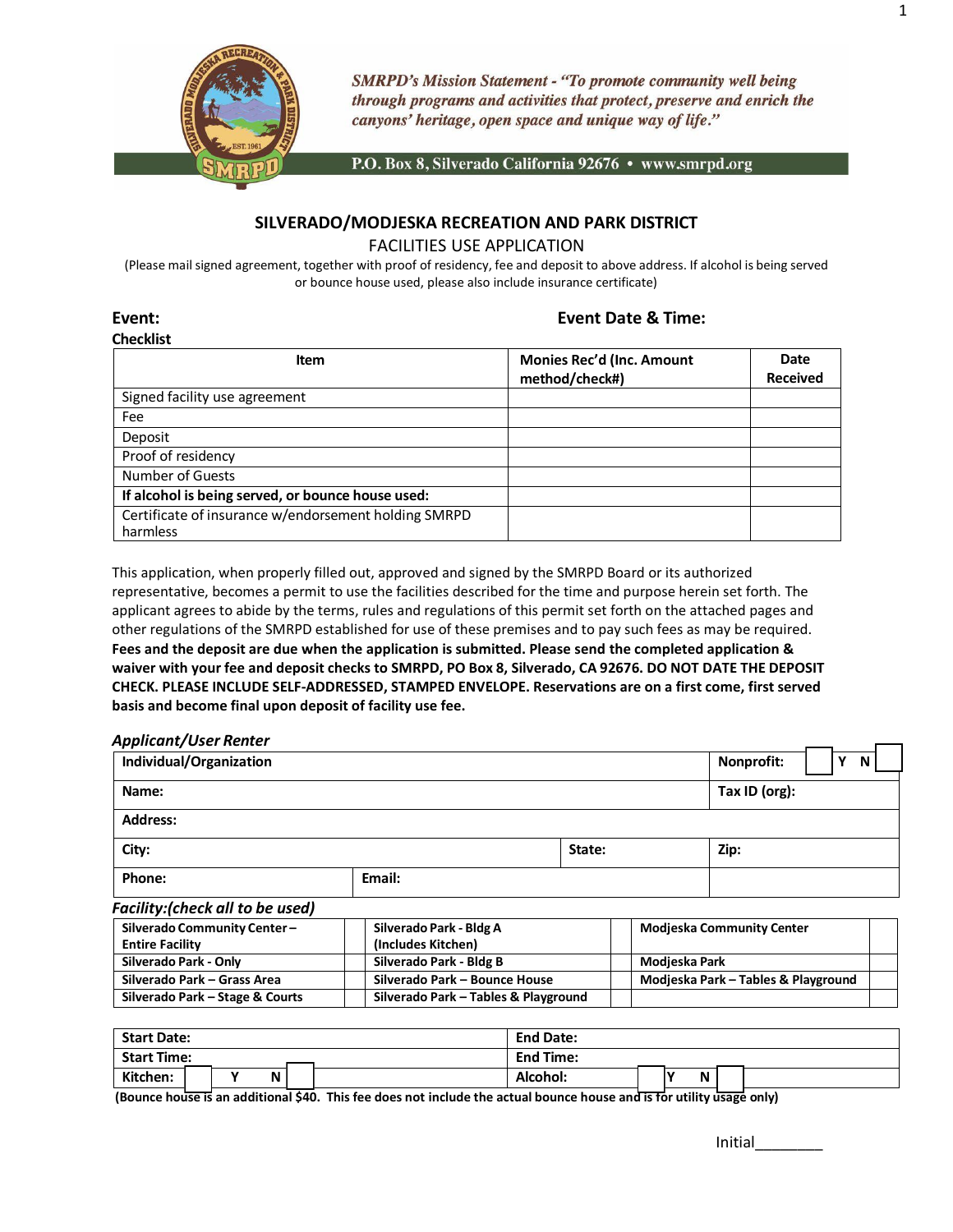#### **FACILITY USE RULES**

- All fees must be paid in full at time of reservation. The required deposit is conditionally refundable.
- Alcohol use must follow SMRPD policies. See below. If policies are not followed deposit is waived.
- Any event must end no later than one half hour before the time the facility is to be vacated.
- Rental times include set up and clean up.
- Building must be left clean and free of trash or deposit may not be returned.
- All furniture, equipment, etc. must be returned to its proper place.
- For all bounce house reservations:
	- o Grass area must be reserved (bounce houses are only permitted on the grass)
	- o Bounce house permit/utility fee of \$40 must be paid
	- o Insurance with Endorsement of Additional Insured naming SMRPD is required 10 days before event. Insurance can be issued by renter's homeowners insurance policy or the bounce house vendor.

#### **RENTAL REQUIREMENTS**

- Applicants must provide photo ID and be at least 21 years of age.
- A resident shall be considered anyone residing within the canyon areas (Silverado, Modjeska, Williams, Ladd, Black Star) who can show proof of residency that shall be one of the following:
	- o Valid California Driver's License with canyon address on license or official I.D. card issued by Dept. of Motor Vehicles for non-drivers,
	- o Current year utility bill listing name and address of canyon residence,
	- o Property tax statement.
- Cancellations must be submitted in writing 30 days prior to event in order to receive a refund. Cancellations inside 30 days prior to event will forfeit rental fee. Deposit will be refunded in accordance with SMRPD rental policy.

## **SMRPD ALCOHOL USE POLICY**

- Wine and beer are permitted at weddings and private parties where food is served.
- The User must be over the age of 21, and is responsible to ensure that wine and beer are not served to anyone under the age of 21, or to anyone who is inebriated.
- Consumption of wine and beer is confined to the actual District property rented, and may not be consumed in the Park unless the Park is itself rented, nor can it be consumed in the parking lot.
- A user who plans to serve alcohol must present a certificate of insurance with an endorsement naming SMRPD an additional ensured at the time of rental stating SMRPD will be held harmless from any claims arising from the event and providing SMRPD is an additional insured under the user's insurance policy with a minimum \$1,000,000 in coverage. *(Certificates are normally available from the homeowner's or corporation's insurance company at no or minimal cost).*
- No hard alcohol is allowed, and no alcohol may be sold.
- Any vendor seeking to sell wine or beer must make specific application to the Board for approval.

## **WAIVER AND RELEASE OF LIABILITY AGREEMENT TO INDEMNIFY DISTRICT**

The undersigned hereby acknowledges that he/she/they agree to rent from SMRPD the above-mentioned facility. In connection herewith, the undersigned hereby releases SMRPD, its present and future directors, officers, employees, agents and representatives from any and all claims, costs, expenses, demands, debts, controversies, damages and causes of action, which the undersigned may now have or may hereafter have by reason of use and/or rental of the property.

The undersigned further agrees to indemnify and hold harmless SMRPD from any and all claims, cost, expenses, demands, debts, controversies, damages and causes of action of any third party arising from the use and/or rental of the property during the time period the property is rented to the undersigned and/or arising out of or in any way connected with User/Renters use or occupancy of a facility or property controlled by the SMRPD.

The undersigned further agrees to waive any and all rights provided by Section 1542 of the California Civil Code which provides "A general release does not extend to claims which the creditor does not know or suspect to exist in favor at the time or executing the release which, if known to him, must have materially affected his settlement with the debtor."

#### **A. INDEMNIFICATION**

(USER/RENTER) shall indemnify, defend, and hold harmless SMRPD, its officers, employees, and agents from any and all losses, costs, expenses, claims, liabilities, actions, or damages, including liability for injuries to any person or persons or damage to property arising at any time out of or in any way related to the (USER/RENTER)'s use or occupancy of a facility or property controlled by the SMRPD unless solely caused by the gross negligence or willful misconduct of SMRPD, its officers, employees, or agents. In addition to any and all other indemnifications, (USER/RENTER) shall indemnify, defend, and hold harmless SMRPD its officers, employees, and agents as well as St. Michael's Abbey from any and all losses, costs, expenses, claims, liabilities, actions, or damages, including liability for injuries to any person or persons or damage to property, arising at any time during and/or arising out of or in any way connected with Permittee's authorized activities under the terms of this permit, including any activities involving Unmanned Aircraft Systems (UAS).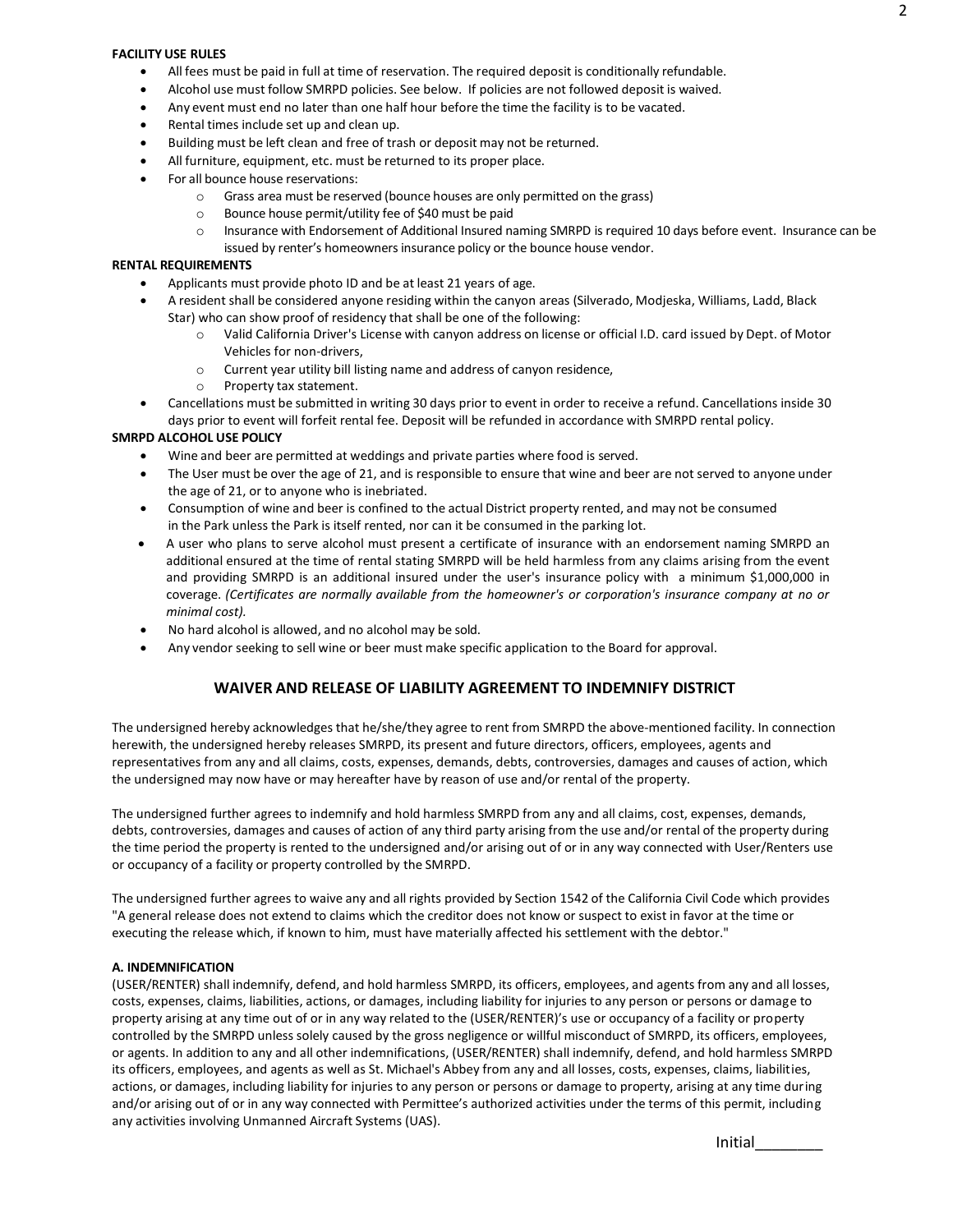#### **B. INSURANCE REQUIREMENTS**

General liability insurance: The (USER/RENTER) shall procure and maintain, for the duration of the use period contemplated herein, commercial general liability insurance with coverage at least as broad as Insurance Services Office Form CG 00 01, in an amount not less than \$1,000,000 per occurrence, \$2,000,000 general aggregate, for bodily injury, personal injury, and property damage. The policy must include contractual liability that has not been amended. Any endorsement restricting standard ISO "insured contract" language will not be accepted. If alcohol is sold during the permitted activity, coverage must include full liquor liability.

a. Such insurance shall name SMRPD, its officers, employees, agents, and volunteers as additional insureds prior to the use of the facility. The (USER/RENTER) shall file certificates of such insurance with the SMRPD, which shall be endorsed to provide

thirty (30) days' notice to the SMRPD of cancellation or any change of coverage or limits. If a copy of the insurance certificate and endorsement is not on file prior to the event, the SMRPD may deny access to the facility.

b. All insurance policies shall be issued by an insurance company currently authorized by the Insurance Commissioner to transact business of insurance or is on the List of Approved Surplus Line Insurers in the State of California, with an assigned policyholders' Rating of A- (or higher) and Financial Size Category Class VII (or larger) in accordance with the latest edition of Best's Key Rating Guide, unless otherwise approved by the SMRPD's self-insurance pool.

c. Requirements of specific coverage features or limits contained in this Section are not intended as a limitation on coverage, limits or other requirements, or a waiver of any coverage normally provided by any insurance. Specific reference to a given coverage feature is for purposes of clarification only as it pertains to a given issue and is not intended by any party or insured to be all inclusive, or to the exclusion of other coverage, or a waiver of any type. If the (USER/RENTER) maintains higher limits than the minimums shown above, the SMRPD requires and shall be entitled to coverage for the higher limits maintained by the (USER/RENTER). Any available insurance proceeds in excess of the specified minimum limits of insurance and coverage shall be available to SMRPD.

d.For Drone usage the UAS owner/operator shall procure and maintain insurance coverage at least as broad as: Aviation liability insurance, including bodily injury, property damage, products and completed operations with limits no less than \$1,000,000 per occurrence and \$2,000,000 in the aggregate. If coverage is provided as part of a General Liability policy, then: General liability insurance with coverage at least as broad as Insurance Services Office form CG 00 01, in an amount not less than \$2,000,000 per occurrence, \$4,000,000 general aggregate for bodily injury, personal and advertising injury, and property damage. The policy must include contractual liability that has not been amended. Any endorsement restricting standard ISO "insured contract" language will not be accepted. Workers' compensation insurance. Vendor shall maintain Workers' Compensation Insurance (Statutory Limits) and Employer's Liability Insurance (with limits of at least \$1,000,000). Vendor shall submit to Agency, along with the certificate of insurance, a Waiver of Subrogation endorsement in favor of Agency, its officers, agents, employees, and volunteers. UA owner/operator shall submit to Agency the certificate of insurance along with an endorsement providing that Agency and its officers, officials, employees, agents, and volunteers shall be additional insureds under such policies. This provision shall also apply to any excess/umbrella liability policies. UA owner/operator shall also submit a Waiver of Subrogation endorsement in favor of the Agency, its officers, agents, employees, and volunteers. Drones may not go further than 50' beyond Silverado Community Center property boundaries.

#### **C. COMPLIANCE WITH ALL APPLICABLE LAW, RULES, & REGULATIONS**

(USER/RENTER) shall comply with all local, state, and federal laws and regulations related to the use of the facility and public gatherings.

USER/RENTER) agrees to abide by all applicable local, federal, and state accessibility standards and regulations. (USER/RENTER) further agrees that it is solely responsible for reviewing and ensuring compliance with all applicable public health rules, regulations, orders, and/or guidance in effect at the time of the use of the facility including, but not limited to, physical distancing, limits on the size of gatherings, use of appropriate sanitation practices, etc.

SMRPD reserves the right to immediately revoke (USER/RENTER)'s right to use of the facility under this agreement should (USER/RENTER) fail to comply with any provision of this section.

#### **D. FORCE MAJEURE**

Force Majeure Events: Notwithstanding anything to the contrary contained in this agreement, the SMRPD shall be excused from its obligations under this agreement to the extent and whenever it shall be prevented from the performance of such obligations by any Force Majeure Event. For purposes of this agreement, a "Force Majeure Event" includes but is not limited to fires, floods, earthquakes, pandemic, epidemic, civil disturbances, acts of terrorism, regulation of any public authority, and other causes beyond their control. The (USER/RENTER) waives any right of recovery against SMRPD and the (USER/RENTER) shall not charge results of "acts of God" to SMRPD, its officers, employees, or agents.

# THE UNDERSIGNED HAS CAREFULLY READ THIS AGREEMENT AND FULLY UNDERSTANDS ITS CONTENTS. THE UNDERSIGNED IS AWARE THAT THIS IS A RELEASE OF LIABILITY BETWEEN THE UNDERSIGNED AND SMRPD AND/OR ITS AFFILIATES AND ORGANIZATIONS AND SIGNS IT OF HIS/HER FREE WILL

Executed this day of \_ \_ 20 in , California.

 $\overline{a}$ 

Initial\_\_\_\_\_\_\_\_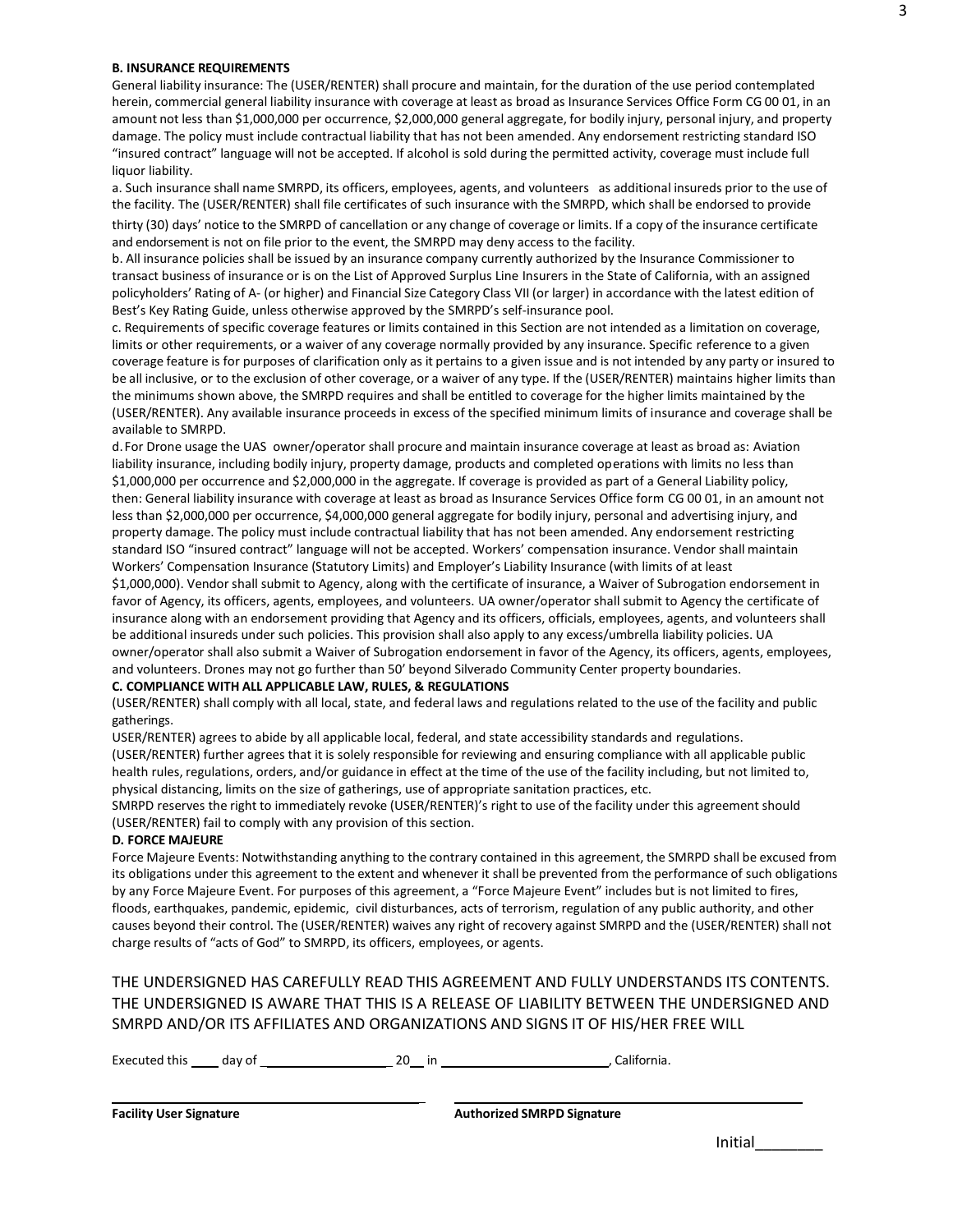#### **Additional Fees and Policies**

1. The Board reserves the right to charge additional fees for events incurring above average utility costs. Bounce houses will require advance permission and a \$40 utility fee. Use of live bands and/or PA systems must be approved by the Board. If approved, bands using electrical equipment will be assessed an additional \$40 per event.

2. The Board may set fees on a case by case basis.

- 3. The Board reserves the right to exempt any organization or event from fees.
- 4. **No smoking is allowed inside the Community Centers or within 100 feet of a building.**

5. Users agree to pay for damage to District property.

#### **Rules for Use of the Buildings**

- **(1) Do not use packing tape to attach anything to the walls. Do not use tape, wire or strings to attach items to the**  ceilings. T-bar hangers are available on request and are much easier to use. Packing tape will damage surfaces.
- (2) Do not push heavy items across the floors that can gouge the finish. Use a soft-wheeled dolly or enough people to **pick up heavy items.**
- **(3) Don't move the filing cabinets in the Hunt building at Silverado.**
- **(4) Do not move the Foosball table; you can damage the legs.**
- **(5) Don't remove items attached to the walls.**
- (6) Please notify the SMRPD if you notice any problems or issues at the facility so we can quickly remedy the situation.

*EMERGENCY CONTACT: Steve Reighart (949) 702-3081*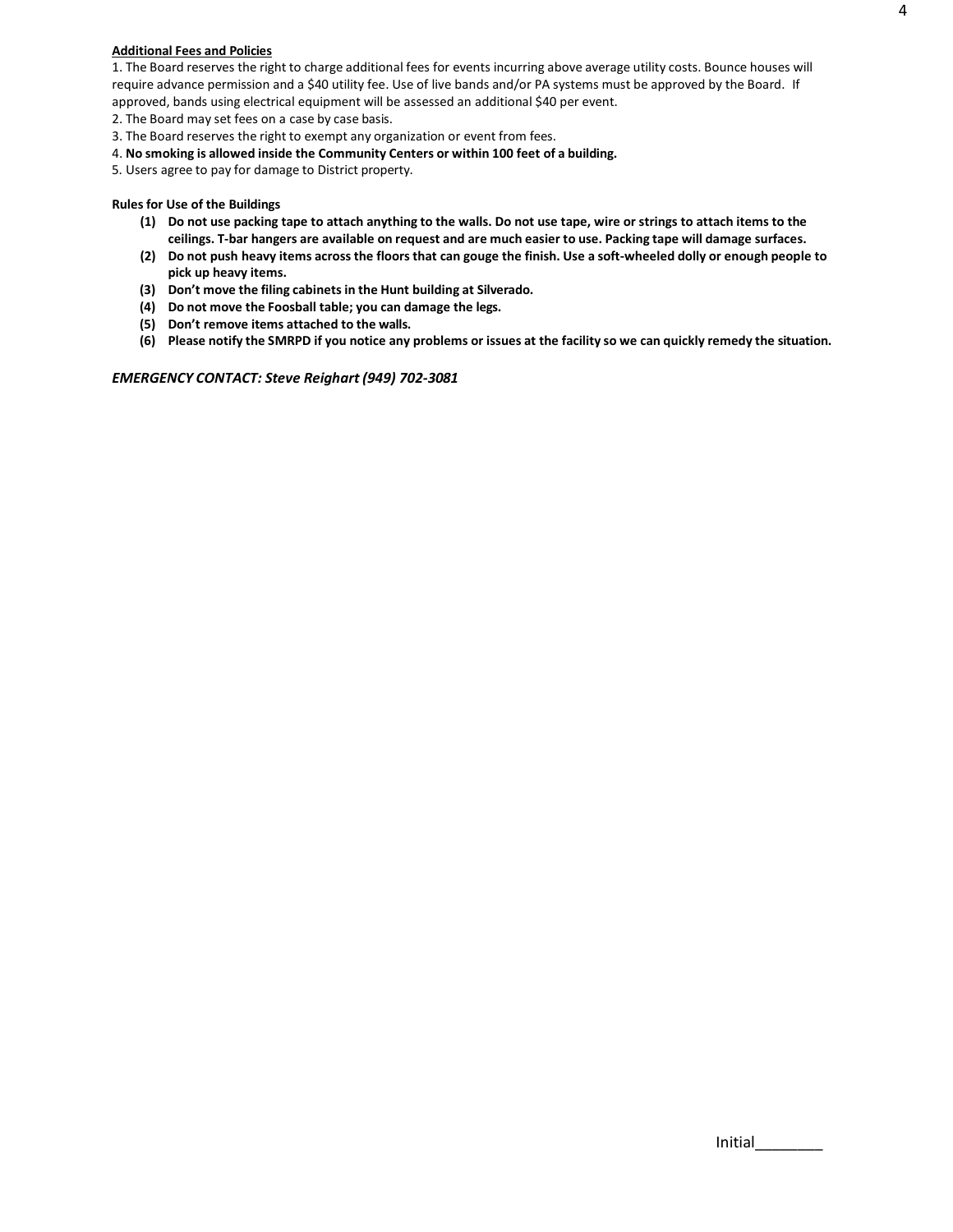

**SMRPD's Mission Statement - "To promote community well being** through programs and activities that protect, preserve and enrich the canyons' heritage, open space and unique way of life."

P.O. Box 8, Silverado California 92676 · www.smrpd.org

# **EXHIBIT A**

# **COMMUNITY CENTER AND PARK POLICY AND USE FEES**

Adopted By the Silverado-Modjeska Recreation and Parks District March 2022

# **Canyon Residents**

## **Public Events**

No charge will be made for using the Silverado or Modjeska Community Centers for events open to the public. However, the Park Board may request a donation to cover utilities and other costs.

**Private Events - Charges are for four hours. A \$200 per hour penalty fee will be charged for any renters that show up before or stays up beyond their allocated time frame, including clean up. Fee will be deducted from deposit. For events that exceed 8 hours and/or include music or PA the Use Application for Wedding or Large Special Event is required.**

| <b>Facility</b>                      | Capacity | <b>Fewer than</b><br>50 people | <b>Deposit</b> | $50+$<br>People | <b>Deposit</b> |
|--------------------------------------|----------|--------------------------------|----------------|-----------------|----------------|
| <b>Silverado Community Center</b>    |          |                                |                |                 |                |
| <b>Building A</b>                    | 131      | \$50                           | \$100          | \$100           | \$250          |
| <b>Building B</b>                    | 48       | \$50                           | \$100          |                 |                |
| Buildings A & B                      | 179      | \$100                          | \$200          | \$150           | \$350          |
| Silverado Park - Park Only           |          | \$350                          | \$500          | \$400           | \$500          |
| Silverado Park - Tables & Playground |          | \$50                           | \$100          | \$100           | \$250          |
| Silverado Park - Stage & Courts      |          | \$50                           | \$100          | \$100           | \$250          |
| Silverado Park – Grass Area          |          | \$50                           | \$100          | \$100           | \$250          |
| Silverado Park - Entire Facility     |          | \$450                          | \$650          | \$550           | \$850          |
| <b>Modjeska Community Center</b>     |          |                                |                |                 |                |
| <b>Building</b>                      | 130      | \$50                           | \$100          | $$100*$         | \$250*         |
| Modjeska Park                        |          |                                |                |                 |                |
| Modjeska Park - Tables & Playground  |          | \$50                           | \$100          | $$100*$         | $$250*$        |
| Modjeska Park - Entire Park          |          | \$200                          | \$500          | $$250*$         | \$500*         |
| Bounce house at either park          |          | \$40                           | $*+$ insurance |                 |                |

# **Required in Advance:**

- Fee and Deposit
- Signed waiver releasing District from liability
- Proof of canyon residency
- If alcohol is served or bounce house is used, certificate of insurance with endorsement of additional insured naming SMRPD held harmless is required

# **Silverado or Modjeska Park (no buildings)**

Park rentals approved on a case by case basis and certain restrictions may apply including no live music or PA system unless approved by Board

\*Parking is limited for the Modjeska Community Center and Park. Consider renting the Silverado community center if you will have more than 15-20 cars.

| Initial |
|---------|
|---------|